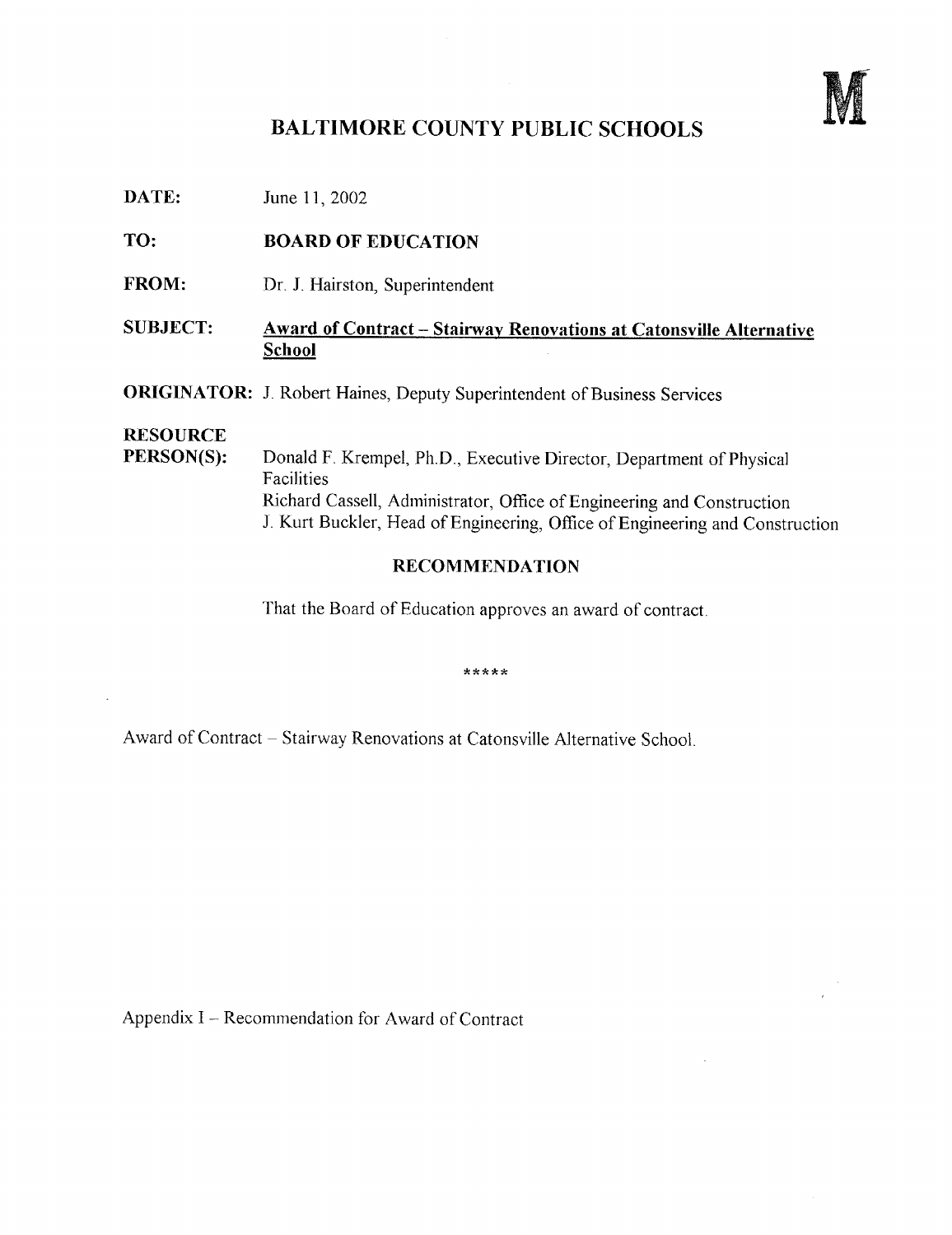## Appendix <sup>I</sup>

#### Recommendation for Award of Contract Stairway Renovations - Catonsville Alternative School June 11, 2002

On May 23, 2002, two (2) bids were received for renovations to the stairways at Catonsville Alternative School - Bid #5-567-02. This project consists of renovations to the exterior fire escapes on the original section of this building . A summary of the bid results is attached. Based on the bids received, the Department of Physical Facilities recommends an award of contract to RWC Contracting, the lowest responsive bidder, in the amount of \$108,800 .00 .

At this time, we are also requesting approval of a 10% Change Order Allocation in the amount of \$10,880.00 to cover any unforeseen conditions and minor changes to the contract, to be authorized and approved by the Building Committee in accordance with Board Policy. Funding for this project is available from the Maryland State Aging School Program for Fiscal Year 2002.

APPROVED:

:'

Donald F. (Kembel, Ph.D. Executive Director